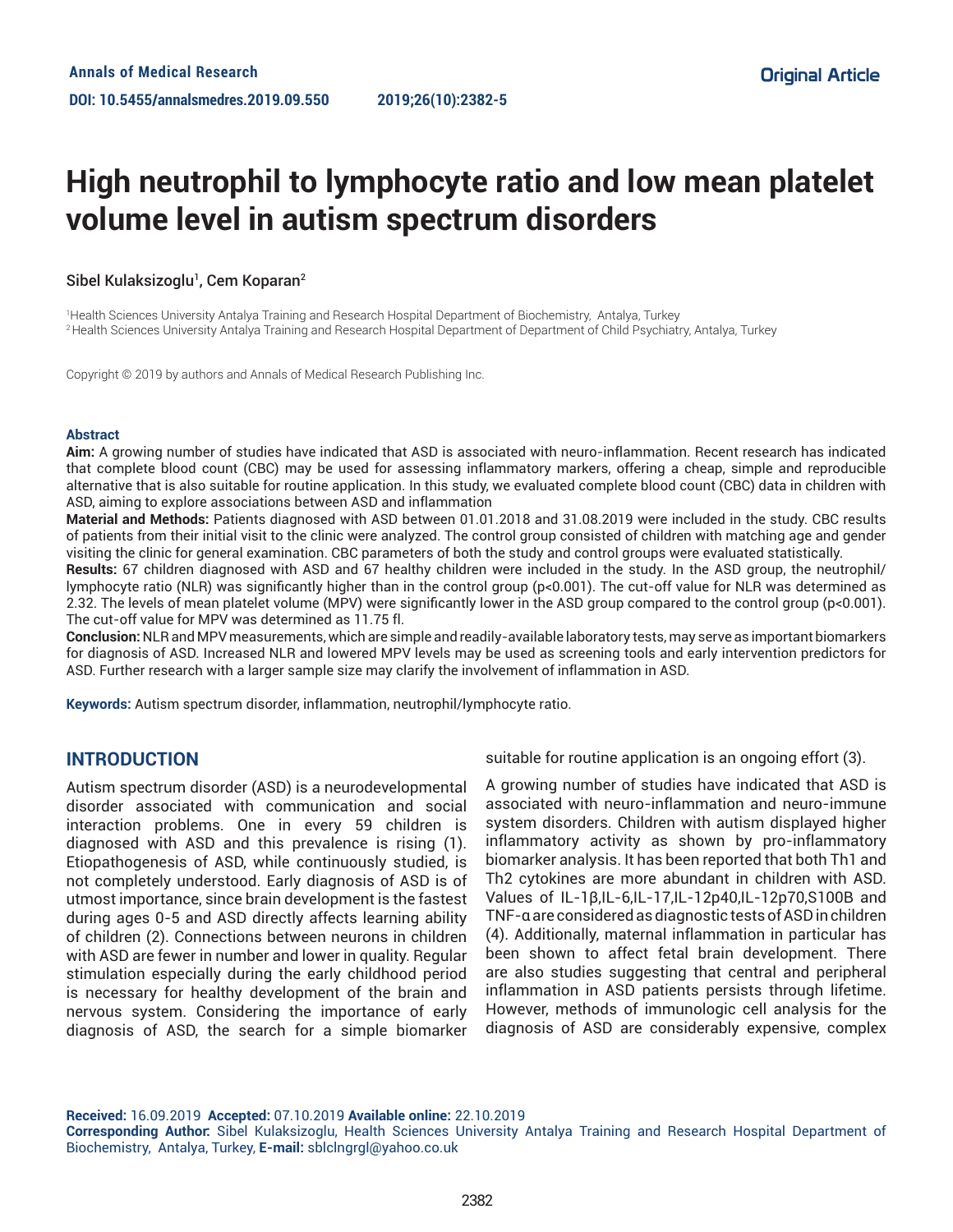and hard to replicate (4,5).

Recent research has indicated that complete blood count (CBC) may be used for assessing inflammatory markers, offering a cheap, simple and reproducible alternative that is also suitable for routine application. CBC provides insight into the inflammatory state by indicating the cellular composition of blood, such as erythrocytes, neutrophils, lymphocytes, monocytes and platelets, as well as certain cellular ratios, such as neutrophil/lymphocyte ratio (NLR), platelet/lymphocyte ratio (PLR) and mean platelet volume (MPV) (6).

The foundation to our study was shaped by the facts that ASD is affected by many factors such as environment, genetic makeup and diet, and that the immune response in each patient is different (7,8). In our study, we aimed to determine whether CBC, which is a simple and readilyavailable laboratory test, can be utilized as an indicator of ASD etiopathogenesis, as well as an diagnosis tool for ASD.

# **MATERIAL and METHODS**

In this retrospective study, we analyzed the CBC parameters of first-time patients visiting Health Sciences University Antalya Training and Research Hospital (Antalya, Turkey) diagnosed with ASD and those of first-time patients with matching age and gender visiting the clinic for general examination between 01.01.2018 and 31.08.2019. After retrospective screening, CBC data were evaluated statistically. The exclusion criteria were diagnoses of infection, and allergic and neoplastic/leukoproliferative disorders at the time of CBC sampling.

#### **Statistical Analysis**

Data were evaluated using the statistical analysis package of SPSS (version 15.0; IBM, Chicago, IL, USA). Results were given as mean ± standard deviation. Chi-square and Mann-Whitney U tests were performed to analyze data. Correlation between continuous variables was assessed with Pearson and Spearman correlation coefficients. Statistical significance between categorical variables were evaluated with either chi-square test or Fisher's exact test. p values of <0.05 were deemed as significant. Receiver operating characteristics (ROC) curve analysis was used for determining cut-off values.

### **RESULTS**

Of the 67 ASD patients included in the study, 15 were female (23%) and 52 were male (77%). The ages within the ASD group ranged between 5 and 11, while the mean age was 7.78±3.60. 20(30%) of the 67 control patients were female and 47(70%) were male. Age within the control group varied between 6 and 10, with a mean of 7.90±2.70. Age and gender were not statistically different between the ASD and control groups. NLR values were significantly higher and MPV levels were significantly lower in the ASD group compared to the control group. No statistically significant difference was detected between the two groups in PLR, platelet/larger cell ratio (PLCR), monocyte

count or platelet count (Table 1).

The cut-off value for NLR was found to be 2.32. ROC analysis determined the area under the curve (AUC) as 0.917 and p as 0.0001 (Figures 1&2), indicating highly sensitive and significant results. The cut-off value for MPV was 11.75 fL. In ROC analysis, AUC was 0.743 and p was 0.0001 (Figures 3,4), similarly indicating highly sensitive and significant results.

| Table 1. CBC parameters of ASD patients and the control group |                                 |                                  |        |
|---------------------------------------------------------------|---------------------------------|----------------------------------|--------|
|                                                               | <b>ASD Patients</b><br>$(n=67)$ | <b>Control Group</b><br>$(n=67)$ | P      |
| Age (years)                                                   | $7.78 \pm 3.60$                 | $7.90 + 2.70$                    | 0.813  |
| Neutrophil (103/<br>mm3)                                      | $4.95 + 2.49$                   | $3.86 + 2.76$                    | 0.008  |
| Lymphocyte (103/<br>mm3)                                      | $3.26 + 1.30$                   | $3.10 + 1.02$                    | 0.213  |
| <b>NLR</b>                                                    | $1.69 \pm 0.81$                 | $1.13 \pm 0.64$                  | 0.0001 |
| <b>PLR</b>                                                    | $112.76 + 45$                   | $115.64 + 40.45$                 | 0.342  |
| <b>MPV (fL)</b>                                               | $8.13 + 1.07$                   | $10.01 + 0.82$                   | 0.0001 |
| Platelet (103/mm3)                                            | 340.56 ± 105.48                 | $331.46 + 87.03$                 | 0.591  |



**Figure 1.** ROC analysis of NLR and MPV values



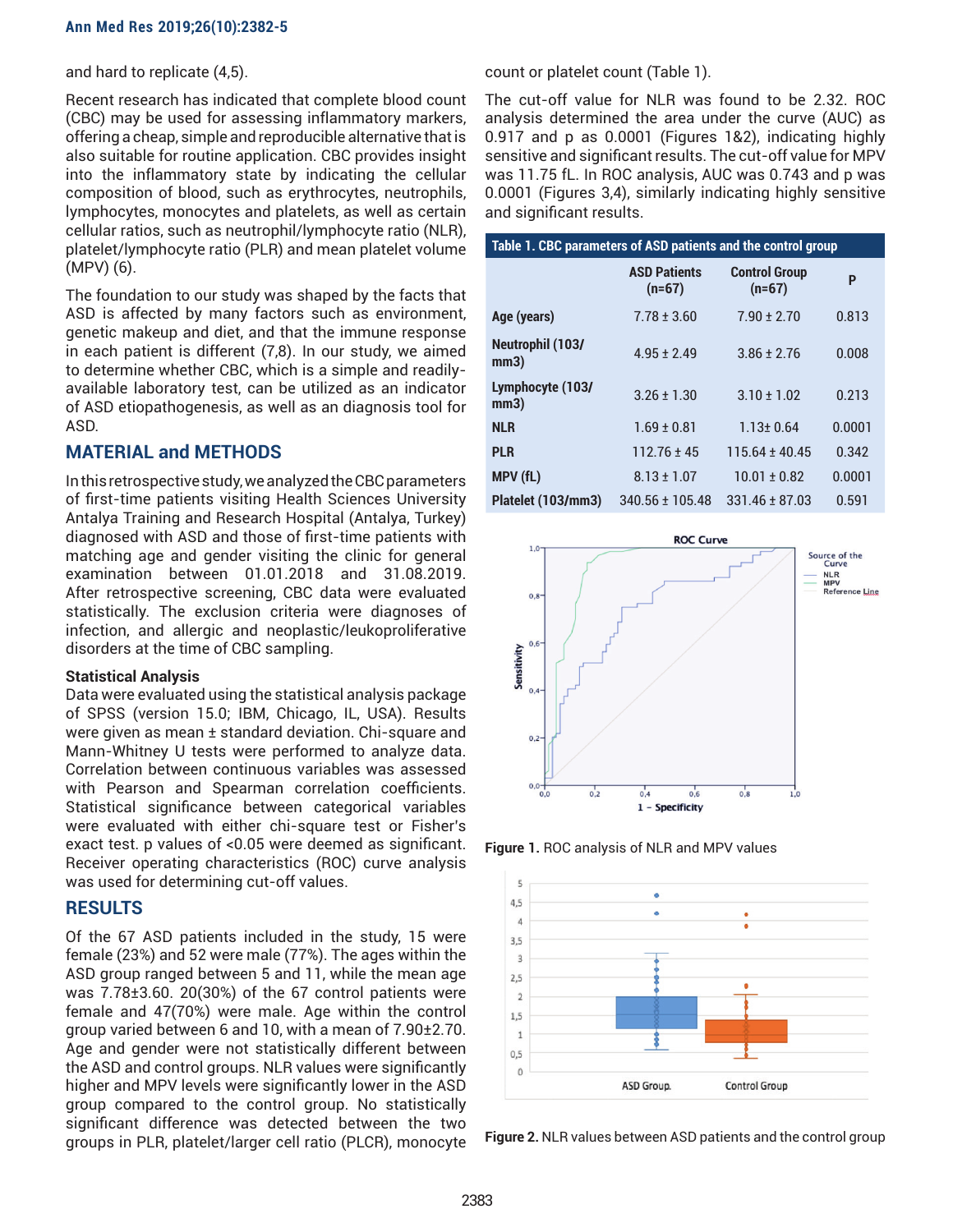

**Figure 3.** MPV levels between ASD patients and the control group

# **DISCUSSION**

In this study, we aimed to investigate the relationship between ASD and inflammation. For this purpose, CBC was utilized, which is a cheap and practical tool, as well as an indicator of inflammation in recent years (9). Our results support the presence of neuroinflammation in etiopathogenesis of ASD. Importantly, our research showed that NLR values were significantly higher and MPV levels were significantly lower in ASD patients compared to the control group.

According to a growing number of recent studies, a strong inflammatory state is involved with ASD etiopathogenesis (4,5). This inflammatory state is often associated with functional disorders in the immune system (10). Inflammatory activity has been shown in children with ASD using pro-inflammatory biomarker analysis. IL-1β, IL-6, IL-17, IL-12p40, IL-12p70, TNF, LincRNA (THRIL), and S100B are among the biomarkers being linked to ASD (11). However, when assessing inflammation in ASD patients, the most suitable biomarkers are those that are easily investigated, offering cheaper tests that can be performed routinely (12). This is because early diagnosis of ASD is of utmost importance (9). Due to the fact that connections between the neurons of children with ASD are fewer in number and lower in structural quality, regular stimulation of such children is crucial for development of the brain and nervous system, especially during early childhood. As such, the search for simple biomarkers suitable for routine use for early diagnosis of ASD is still ongoing (5).

Studies investigating CBC parameters in ASD patients are limited. In 2013, Sweeten et al. identified only an increase in monocyte counts in ASD in their research involving 31 children with ASD (13). Kutlu et al. conducted a similar study with 64 children with ASD in 2018 and reported only a significant increase in NLR values (14). Additionally, Hesapçıoğlu et al. applied the Childhood Autism Rating Scale (CARS) to and evaluated CBC parameters in 45 ASD patients in 2017, and showed significantly higher NLR values, as well as a positive correlation between autism severity and NLR (12). In contrast, in a study involving 66 children with ASD, Şahin found significantly lower

values of NLR in ASD, and failed to identify any correlation between CARS and NLR (15). The relationship between ASD and CBC parameters is still unclear according to the literature (12). Here, we have shown significantly higher NLR values in ASD patients compared to the control group. Importantly, no cut-off values have been determined for NLR in previous research, and our study is novel in this regard. Children with NLR higher than the cut-off value of 2.32 that we report here may be further examined for ASD. Moreover, neutrophil counts are significantly higher in ASD patients than in healthy children. These findings support the presence of a link between inflammation and ASD etiopathogenesis (16).

MPV is a CBC parameter indicating platelet activation in prothrombotic and proinflammatory processes (17). Several neuropsychiatric disorders have been associated with MPV (17-19). In the four studies cited above, no significant relationship have been found between ASD and MPV (12-15). In contrast, here we report significantly lower levels of MPV in ASD patients compared to the control group. Children with MPV levels lower than our cut-off value of 11.75 fL may be considered for further examination for ASD. In order to gather sufficient evidence for this, further research should be conducted with larger samples and prospective study setups.

There are a number of studies in the literature that has identified higher levels of MPV in neuroinflammatory disorders. (17,19-21). This may be explained by the large size of the fresh platelets released from the bone marrow due to inflammation (20). Nonetheless, there are studies suggesting that cytokines released in patients exhibiting advanced inflammatory response reduce the size of platelets, leading to lower levels of MPV. Large platelets are more reactive; since their granule content is denser compared to small platelets, they produce more cytokines and thromboxane A2, which are increasingly required in the acute phase of inflammation. Thus, small platelets are mostly associated with chronic inflammation. The lower levels of MPV found in our study are in agreement to these findings (12,20,21).

The limitations of this work are that it was a retrospective study and that the number of patients was low. Diseases that could affect hemogram results were identified, because it is a retrospective study. Further research should be conducted to investigate the relationship between inflammatory states and ASD severity. Also, in order to assess the response to treatment, studies involving larger sample sizes should be planned.

### **CONCLUSION**

In conclusion, NLR and MPV values may prove to be important biomarkers for ASD, as well as support the presence of neuroinflammation in the etiopathogenesis of ASD. Increased NLR and lowered MPV levels, which can be measured by simple and readily-available laboratory tests, may be used as screening tools and early intervention predictors for ASD. Further research with a larger sample